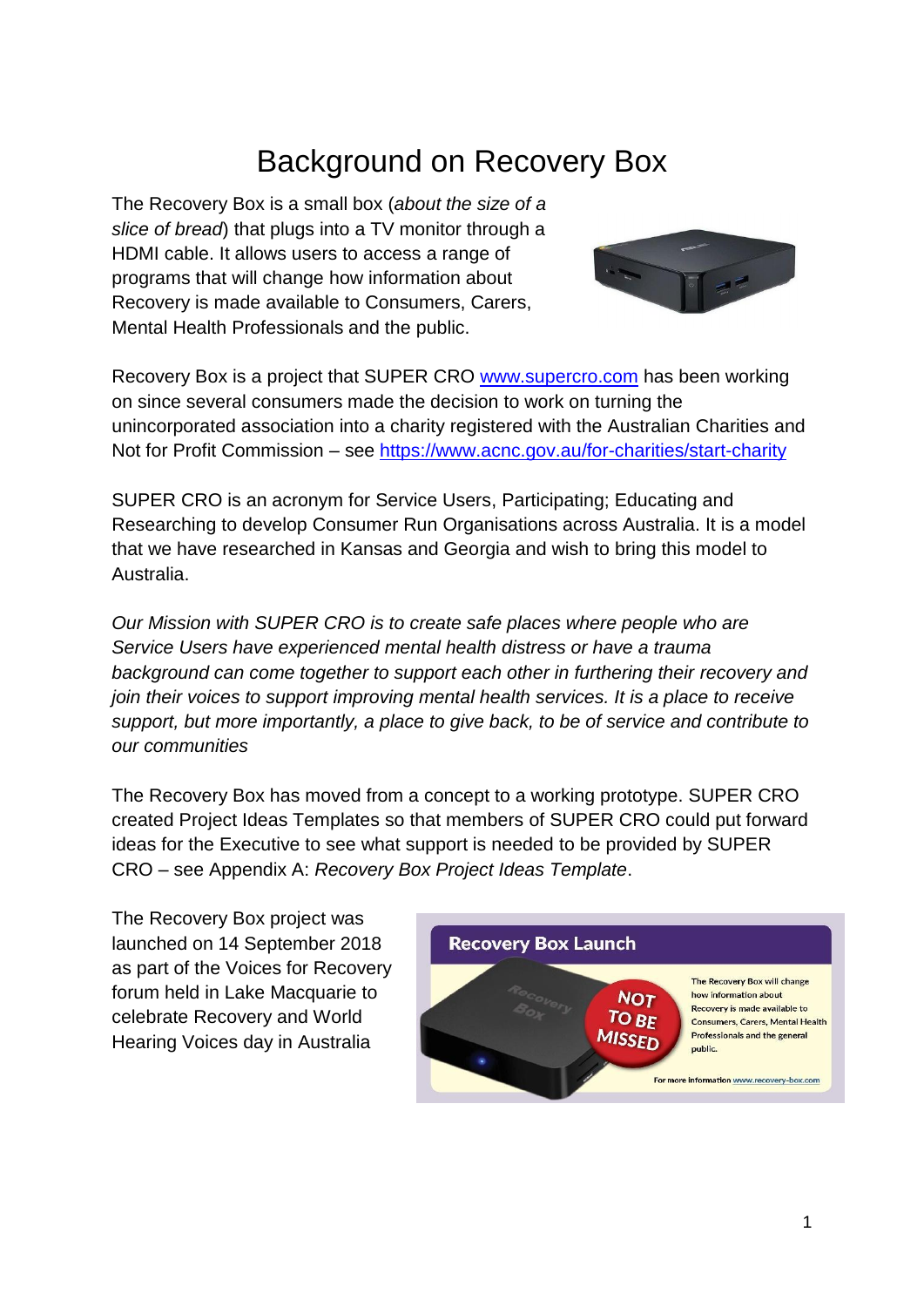The Recovery Box consists of two parts: hardware and firmware.

The hardware is a mini computer with 2Gb of ram and 16 Gb of storage with the option to add additional storage with usb or micro sd card. It also has wifi and ethernet ports and two usb ports and connects to the tv via a hdmi cable.. Recovery Box also comes with a mouse for easier control and a webcam to attend group meetings or appointments via webcam for when people are not able to attend in person

The firmware has been developed by Peter Hawes *The firmware is a modified android 7 kernel with a front-end launcher with built in php and javascript and has a website back end that when updated will update on all recovery boxes in the field.*

*This allows us to make sure we have the latest apps out there and information is up to date.*

*Our firmware also allows us to send out notifications for upcoming projects, conferences and mental health events that consumers might wish to attend.*

*It's also possible to live stream conferences and training to create a digital ticket to all events in the mental health sector should the trainers or conference organizers wish to support this option. This makes these events more accessible to people in different stages of their recovery so they can benefit from the talks and training sessions that are delivered by multiple organisations across the sector.. E.g vic serve has some awesome training and of course thmhs conference is also an amazing event.*

When the Recovery Box starts up it looks like this image.

- On the top left corner: you have the City of Sydney Narrative Project website, that when clicked on it opens the Recovery Bus website.
- Alongside this is the YES Survey demonstration website.
- The Zoom Video website is next and this is followed on the left hand side you have APPS,



● When you click on APPS it will show you all the APPS that have been uploaded to the Recovery Box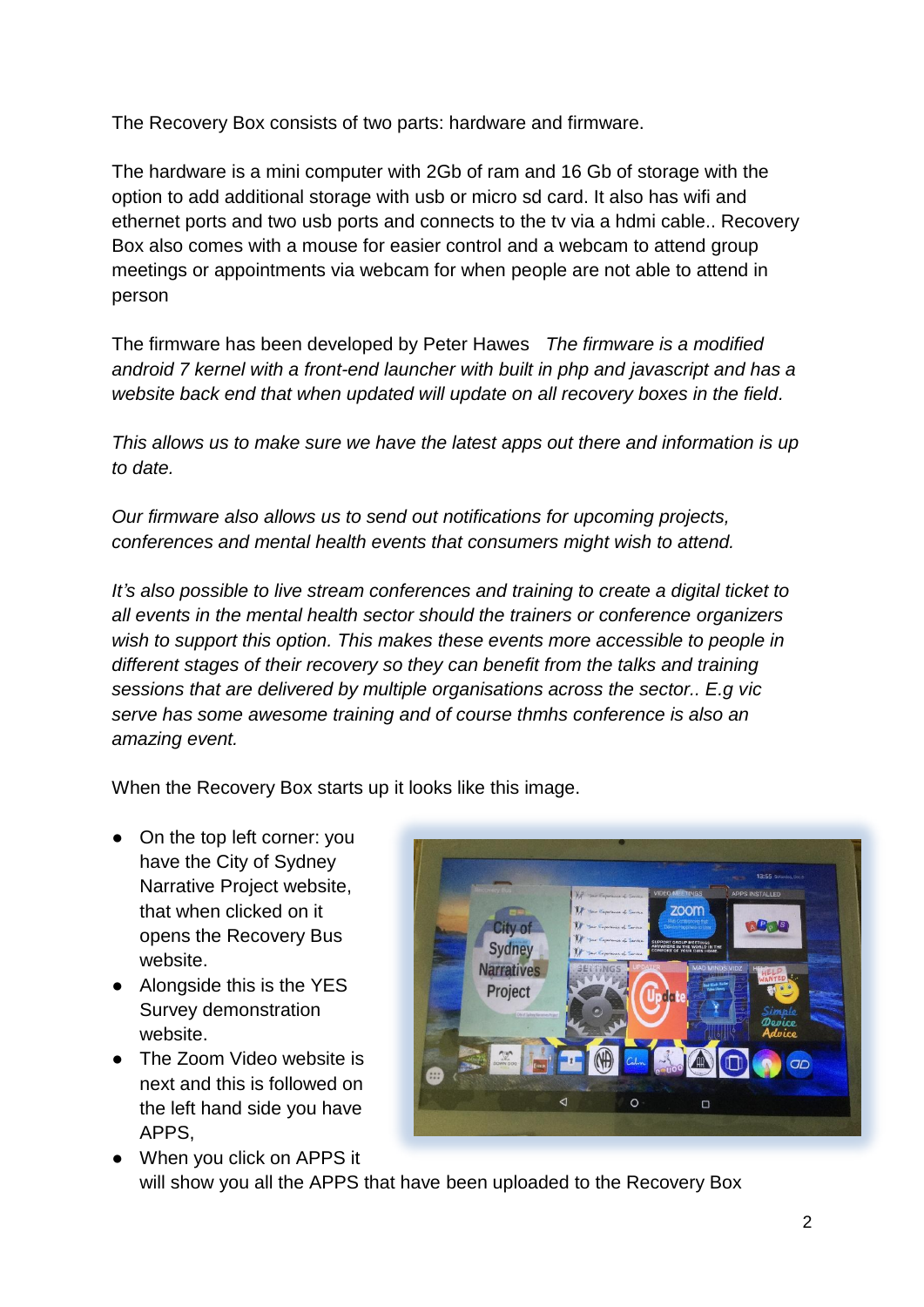- The next image will take you to a help page on the Recovery Box website [www.recovery-box.com](http://www.recovery-box.com/) with Previously Asked Questions
- The next image is the original APPS: Mad Minds Vidz described in more detail in the background in Appendix B
- The updater image allows you to update all APPS at once without the need to do it one at a time
- Setting allows you to customise your Recovery Box
- The next line of APPS includes a number from the APPS store that you can change to suit your preference. They include: Calm, Colofill. Ambenance etc
- The white button on the bottom left hand of the screen is a taskbar where you can load additional APPS depending on how you wish to use the Recovery Box.

SUPER CRO is working to develop a network of Authorised Representatives (AR'S) to support people who purchase a Recovery Box. AR's will have the opportunity to be involved in weekly mentoring sessions through Facebook Messenger and will be encouraged to setup a group with other consumers to become a part of SUPER CRO and link up with other Consumers working on their Recovery Journey around Australia.

More information is available through [www.supercro.com](http://www.supercro.com/) or send an email to [info@mh-worx.com](mailto:info@mh-worx.com)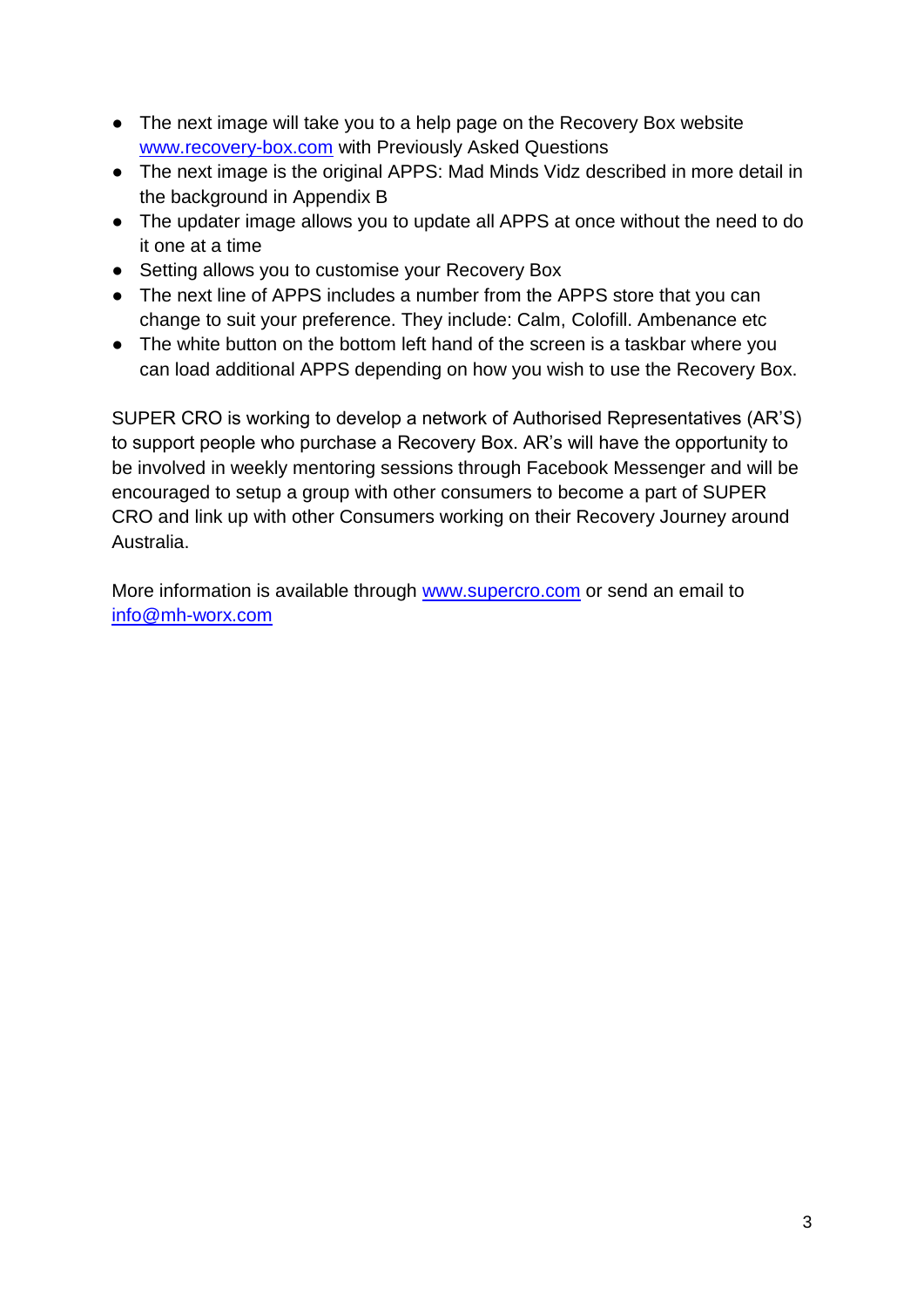## **Appendix A: Recovery Box Project Ideas Template**



## **SUPER CRO RECOVERY Box PROJECT IDEA PAPER ID: 180305**

#### **1. Name of Project:**

Recovery Box V0.1

#### 2. **Name/s of Project Person/s:**

Douglas Holmes, Peter Hawes

#### **3. What is the idea or project?** (Short description)

The Recovery Box project is an idea that will bring a range of Recovery tools that Peter and Douglas have found useful on their Recovery Journey. They will use Peters existing Games Box to include an App that will have links to Websites, Youtube clips, videos, Facebook pages and other resources

#### **4. Why is the idea or project needed?**

The project is needed because it will enable new people to access a range of information in one place that will reduce the amount of time it takes to find useful information that will assist others on their Recovery Journey.

It will become a way of increasing membership for SUPER CRO

#### 5. **What support is needed?** (List the things you would like to have from the Project Genie)

A concept paper, A business plan, Identify Funding, Working Group to develop the content for the App, Develop the list of products for the Actual box

#### 6. **When the project has been completed, describe what has been done**

An App has been developed that will be available through Peters Game Box, An order form that will be able to be distributed through conferences, distribution lists MH Services

#### 7. **What questions need to be answered to move the project forward?**

What funds do we need to develop the App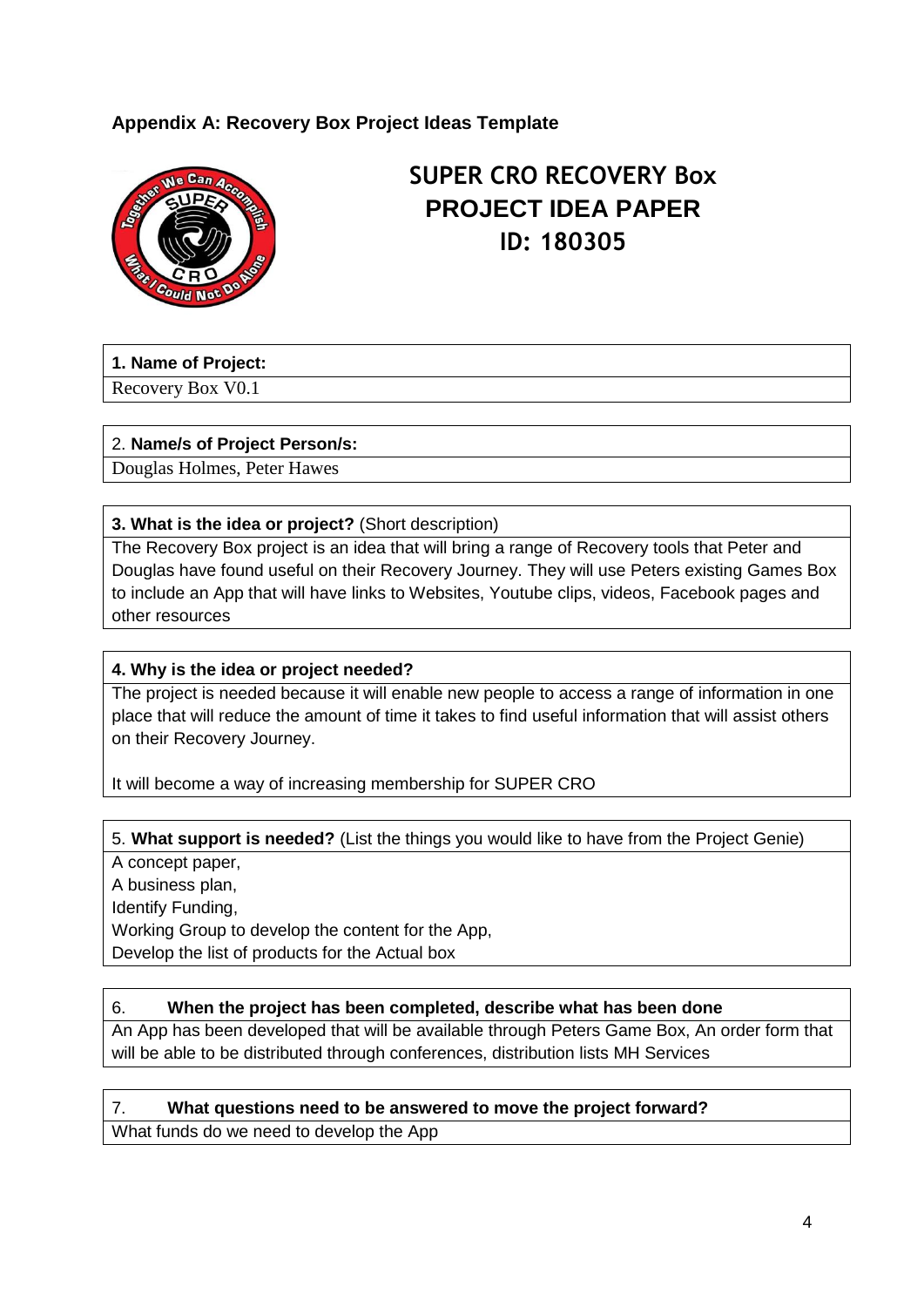## **Appendix B: Background on Mad Minds Vidz**

This section of the paper will show the start of developing the original app that is now part of the Recovery Box project. The idea was formulated on 27 February 2018 when Peter Hawes and Douglas Holmes met in Point Cook, Victoria to put their ideas down on paper and to start clarifying what was needed to turn the Recovery Box from an idea into a project that would change how information would be made available to Consumers, Carers, Mental Health Professionals and the general public.

The original idea was to develop an App that could be incorporated into the product Peter had developed and was already selling successfully online.

However as the brainstorming continued using GLOSS - OFF, both Peter and Douglas made the decision to rebrand a box with its own firmware and content.

This link will explain GLOSS - OFF<https://youtu.be/BDJyhqbsZv0>

A small working group of interested people would be asked to participate in a working group to assist with identifying what information would be included under each of the headings in the App:

The Headings for each of the Channels include:

- 1. Stories
- 2. Coping Strategies
- 3. Recovery Resources
- 4. Medical solutions
- 5. Events

Definitions for each of these will be developed and under each of the headings there would be a range of other sub-headings - see Appendix A: Appendix A: Heading Definitions

#### **Stories**

This heading would capture video stories of people who had told their stories and it was already freely available on Youtube.

New people coming into the system would be encouraged to develop their story and submit their video to the working group for consideration to be included under the Stories heading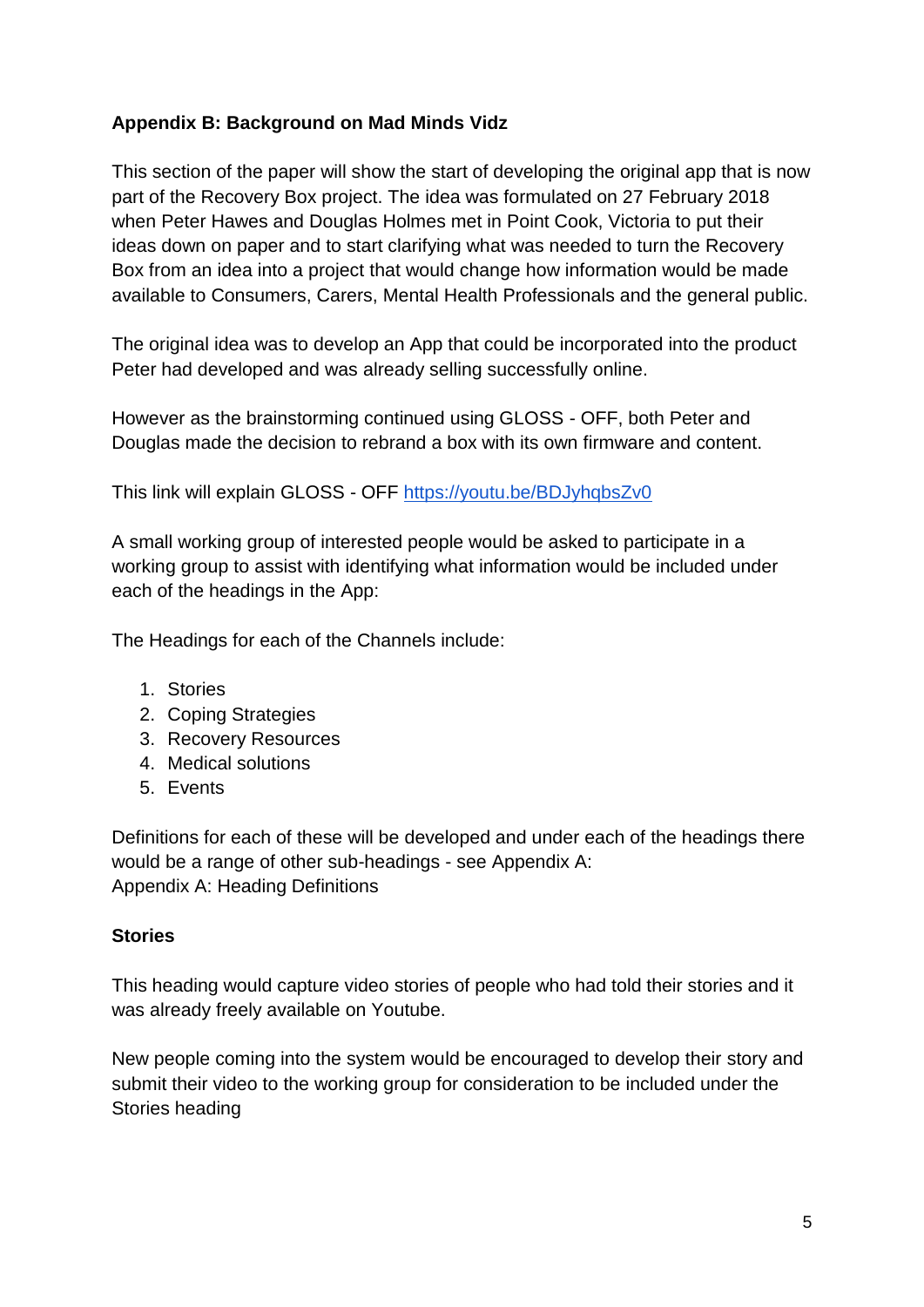## **Coping Strategies**

This heading would have a range of coping strategies that had been found to useful by members of the working group and would be updated on a regular basis an new strategies become known

### **Recovery Resources**

This heading would have a range of Recovery Resources that had been identified by the working group as being useful in peoples Recovery Journeys.The working group would put forward website, Facebook pages, projects developed by consumers, educational resources, books reviews, papers

### **Medical solutions**

This heading would have a range of information that members of the working group had identified in people's Recovery Journey

#### **Events**

This heading would have a range of consumer led events and information about events that members of the working group identified that would assist people with their Recovery Journey